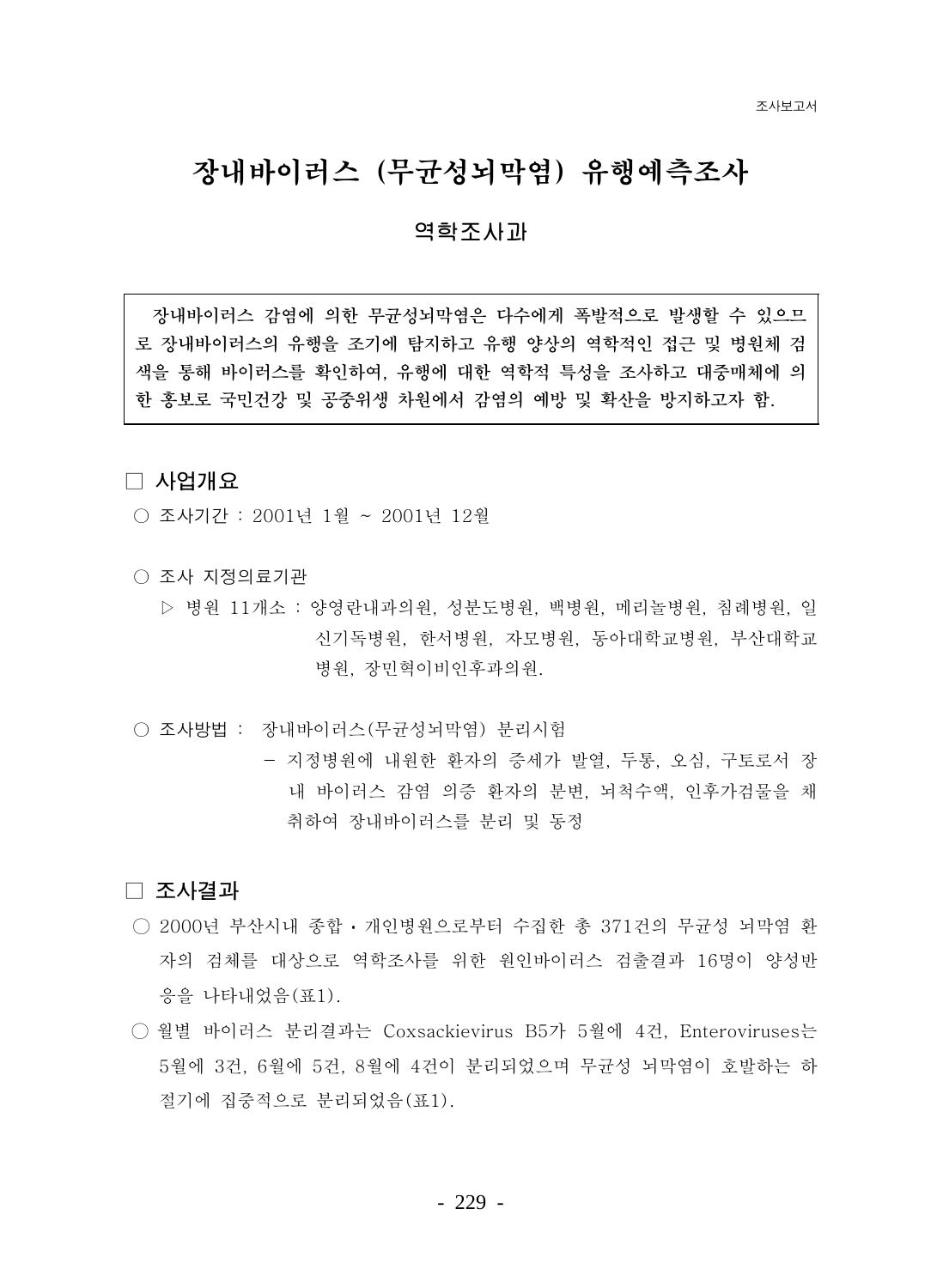- 바이러스 분리 연령별로는 대부분이 10세 이하였고 10대가 2명. 20대가 2사례 로 나타났으며, 남녀 성별 분리비율은 1:1이었음(표2).
- 화자의 검체 종류는 대변에서 9건이 분리되었고 뇌척수액에서 2건. 인후 가검물 에서 5건이 분리되었음(표2).

#### □ 예방대책

- 특이한 백신 개발은 되어 있지 않으므로 개인 위생관리를 철저.
- 외출 후 양치질을 하고 손발을 비누로 깨끗이 씻을 것.
- 오염된 식기, 물, 식품 등으로 감염되므로 식수는 끓여서 먹고 소독을 잘 하여야 함.
- 수영장 소독을 철저.
- 집단모임을 피하고, 환자와의 접촉을 피함.
- 여름 감기의 병원체로 알려져 있으므로 감기 유행 시 주의를 요함.

#### □ 조치사항

- 무균성뇌막염 양성 결과는 국립보건원, 시청 보건위생과에 보고.
- 최근의 식수원에서도 바이러스 분리를 시도하고 있는 바 더 많은 분리를 계속하 면 지금까지 밝혀진 사례 외에도 더 다양한 양상의 장내바이러스 분리가 가능할 것임.
- 무균성 뇌수막염 발생 또는 유행이 심할 경우 언론보도.
- 역학조사를 계속하여 집단 발생의 위험을 사전에 막을 수 있는 대책을 강구하여 야 할 것임.
- 전염경로의 차단이 어려우므로 유행예측을 통한 예방의 노력이 필요함.